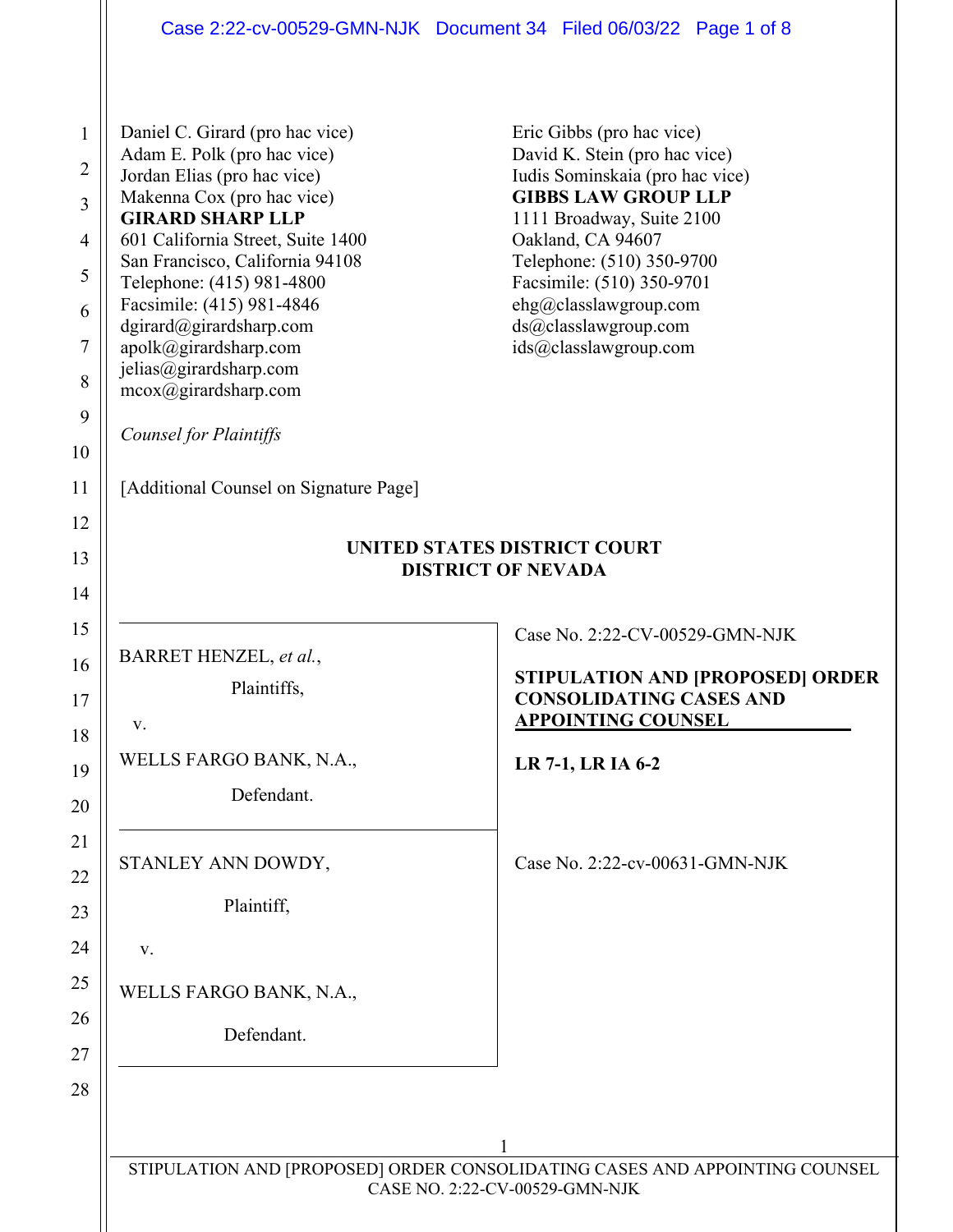## Case 2:22-cv-00529-GMN-NJK Document 34 Filed 06/03/22 Page 2 of 8

PMM3, LLC, *et al.*,

Plaintiffs,

v.

v.

WELLS FARGO BANK, N.A.

Defendant.

ELIZABETH LEWIS, *et al.*,

Plaintiffs,

WELLS FARGO BANK, N.A.

Defendant.

Case No. 2:22-CV-00658-GMN-NJK

Case No. 2:22-CV-00654-GMN-NJK

Pursuant to LR 7-1, LR 42-1(b), and LR IA 6-2, Plaintiffs in the above-captioned actions ("Plaintiffs") and Defendant Wells Fargo Bank, N.A. ("Wells Fargo") (collectively, the "Parties"), by and through their respective counsel, jointly stipulate as follows:

WHEREAS, four actions pending in this District have been related and referred to the Honorable Gloria M. Navarro and Magistrate Judge Nancy Koppe: *Henzel et al. v. Judd et al.*, No. 2:22-cv-00529-GMN-NJK; *Dowdy v. Wells Fargo Bank, N.A.*, No. 2:22-cv-00631-GMN-NJK; *PMM3, LLC, et al. v. Wells Fargo Bank, N.A.*, No. 2:22-cv-00654-GMN-NJK; and *Lewis et al. v. Wells Fargo Bank, N.A. et al.*, No. 2:22-cv-00658-GMN-NJK (the "Related Actions");

WHEREAS, these Related Actions involve common questions of fact and law such that consolidation is appropriate under Federal Rule of Civil Procedure 42(a) and the Manual for Complex Litigation, Fourth, § 10.123;

WHEREAS, the Parties have met and conferred, and jointly request consolidation of these actions and Plaintiffs request appointment of interim co-lead counsel and liaison counsel in the interests of orderly case management;

STIPULATION AND [PROPOSED] ORDER CONSOLIDATING CASES AND APPOINTING COUNSEL CASE NO. 2:22-CV-00529-GMN-NJK

2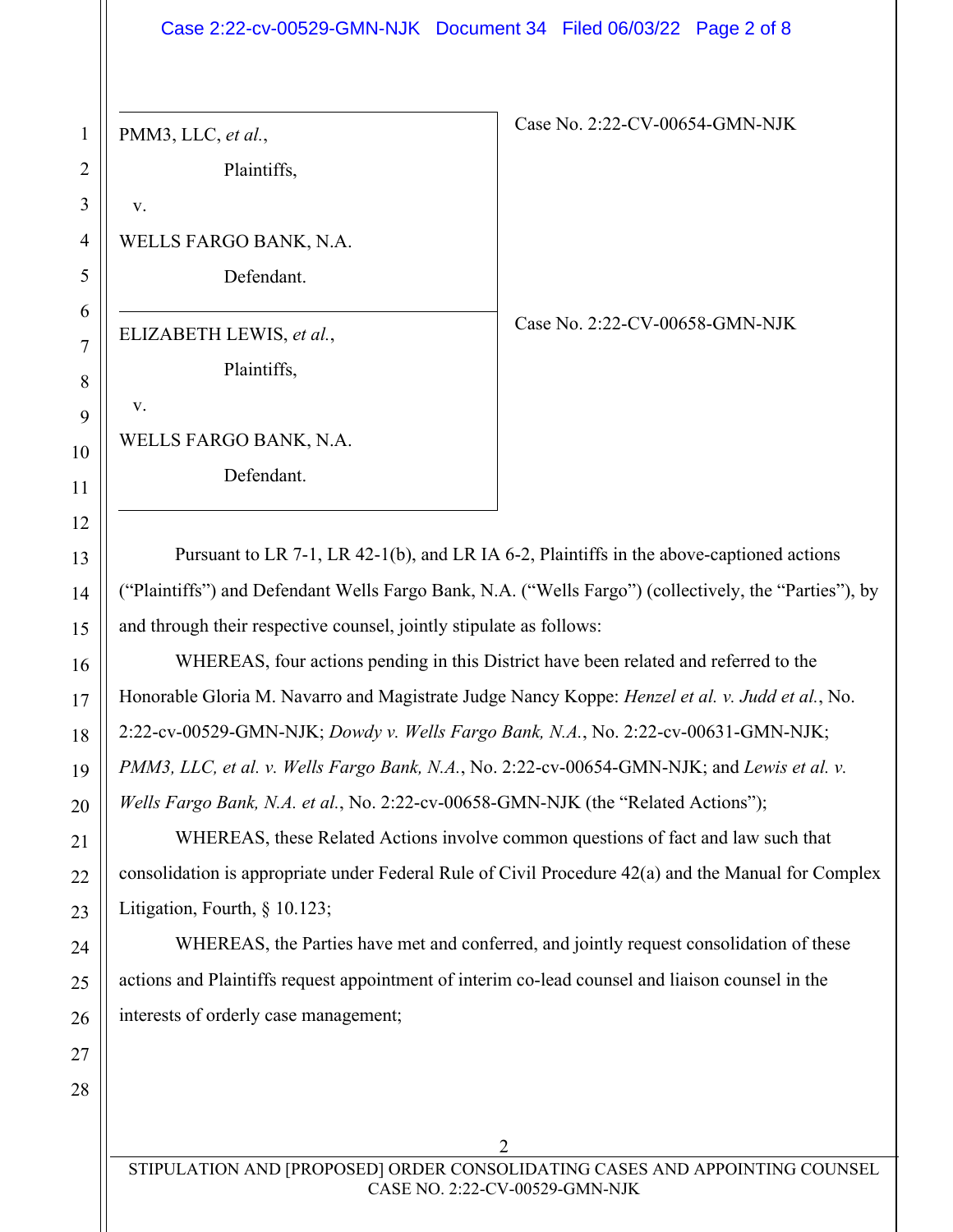WHEREAS, consolidation of the Related Actions and appointment of counsel will advance the just and efficient conduct of the litigation, prevent duplicative discovery, and promote convenience and judicial economy;

WHEREAS, the parties agree that Defendant Wells Fargo's defenses and objections to any motion for certification of the Related Actions are expressly reserved, and nothing in this stipulation or order thereon should be construed as indicating Wells Fargo concedes these cases should proceed as a class action or that any particular counsel should act as lead counsel or is adequate counsel under Federal Civil Rule 23;

WHEREAS, consolidation and appointment of interim co-lead and liaison counsel will not cause any prejudice, inconvenience, or delay, or impose any added costs on a party.

NOW THEREFORE, the Parties hereby stipulate, and respectfully request that the Court order, as follows:

1. Pursuant to Rule 42(a) of the Federal Rules of Civil Procedure, the following related actions pending in this District shall be consolidated for all purposes before the Honorable Gloria M. Navarro and Magistrate Judge Nancy Koppe: *Henzel et al. v. Judd et al.*, No. 2:22-cv-00529-GMN-NJK; *Dowdy v. Wells Fargo Bank, N.A.*, No. 2:22-cv-00631-GMN-NJK; *PMM3, LLC, et al. v. Wells Fargo Bank, N.A.*, No. 2:22-cv-00654-GMN-NJK; and *Lewis et al. v. Wells Fargo Bank, N.A. et al.*, No. 2:22-cv-00658-GMN-NJK.

2. If a Party believes an action subsequently filed in, removed to, or transferred to this District involves questions of fact and law common to the Related Actions, the Parties will meet and confer whether the action should also be consolidated for all purposes before the Honorable Gloria M. Navarro and Magistrate Judge Nancy Koppe.

//

//

//

//

3. The consolidated action shall bear the following caption: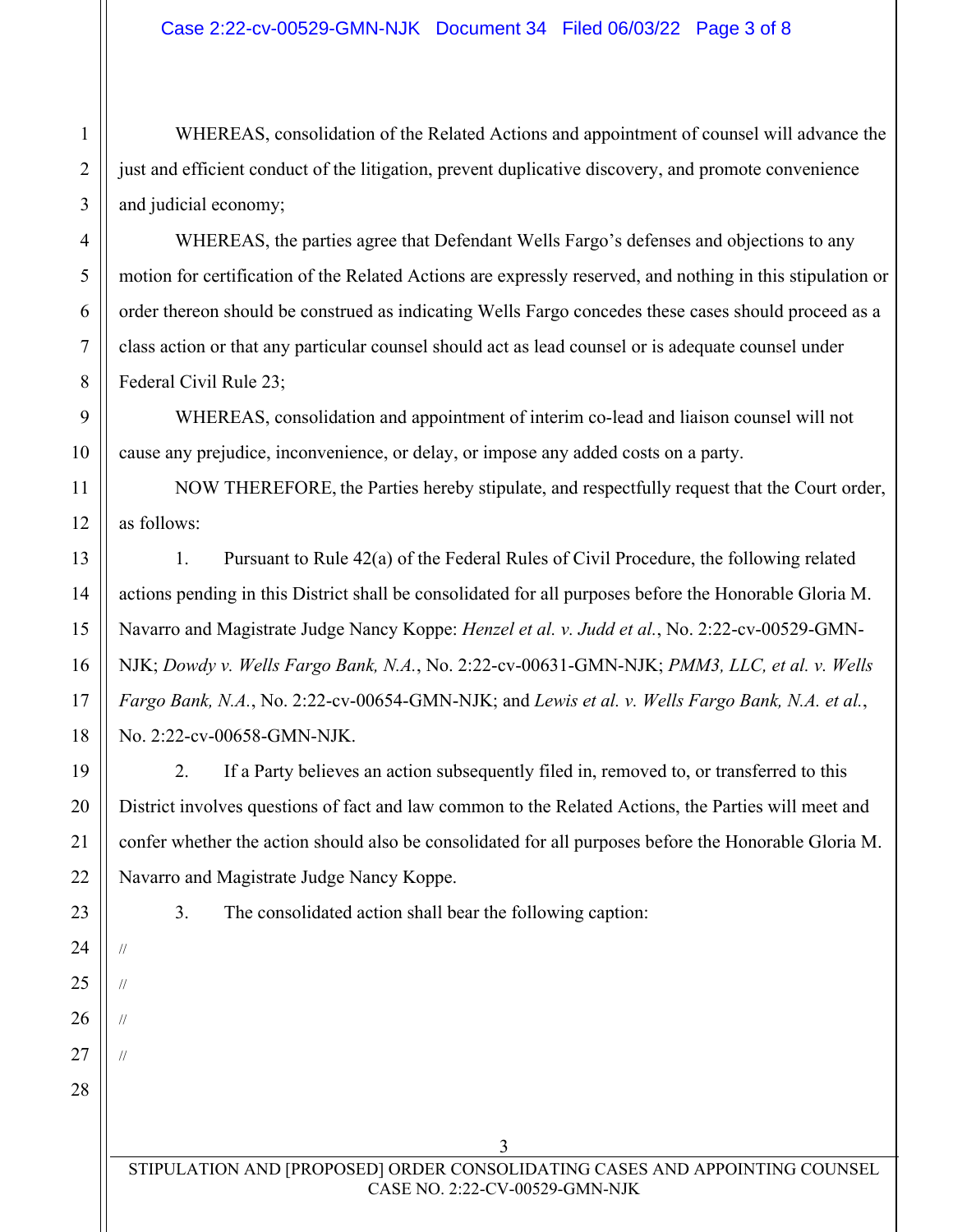## **UNITED STATES DISTRICT COURT DISTRICT OF NEVADA**

*In re J&J Investment Litigation* | Case No. 2:22-cv-00529-GMN-NJK

Assigned for All Purposes to: Hon. Gloria M. Navarro

4. The Court appoints Las Vegas attorneys Knepper & Clark LLC to serve as liaison counsel. Consistent with the Manual for Complex Litigation, Fourth §§ 10.221 and 40.22, Liaison Counsel shall assist with communications between the Court and other counsel, maintain an up-todate service list, and otherwise assist in the prosecution of the litigation consistent with the local rules of practice.

5. Pursuant to Rule  $23(g)(3)$  of the Federal Rules of Civil Procedure, the Court appoints Girard Sharp LLP, Gibbs Law Group LLP, Levine Kellogg Lehman Schneider + Grossman LLP, and Law Offices of Robert L. Brace as Interim Co-Lead Counsel to lead the action and to assure its orderly prosecution.

6. Consistent with the Manual for Complex Litigation, Fourth, §§ 10.221 and 40.22, Interim Co-Lead Counsel shall have the authority to perform or delegate the following tasks on behalf of all Plaintiffs in the consolidated action:

- (a) directing, coordinating, and supervising the prosecution of Plaintiffs' claims in this action;
- (b) preparing, structuring, and presenting pretrial and other case management orders;
- (c) convening meetings of counsel;
- (d) communicating with defense counsel;
- (e) initiating, responding to, scheduling, briefing, and arguing all motions;
- (f) appearing at all hearings and conferences regarding the case;
- (g) determining the scope, order, and conduct of discovery proceedings;
- (h) assigning work to Plaintiffs' counsel in this action, as necessary and appropriate;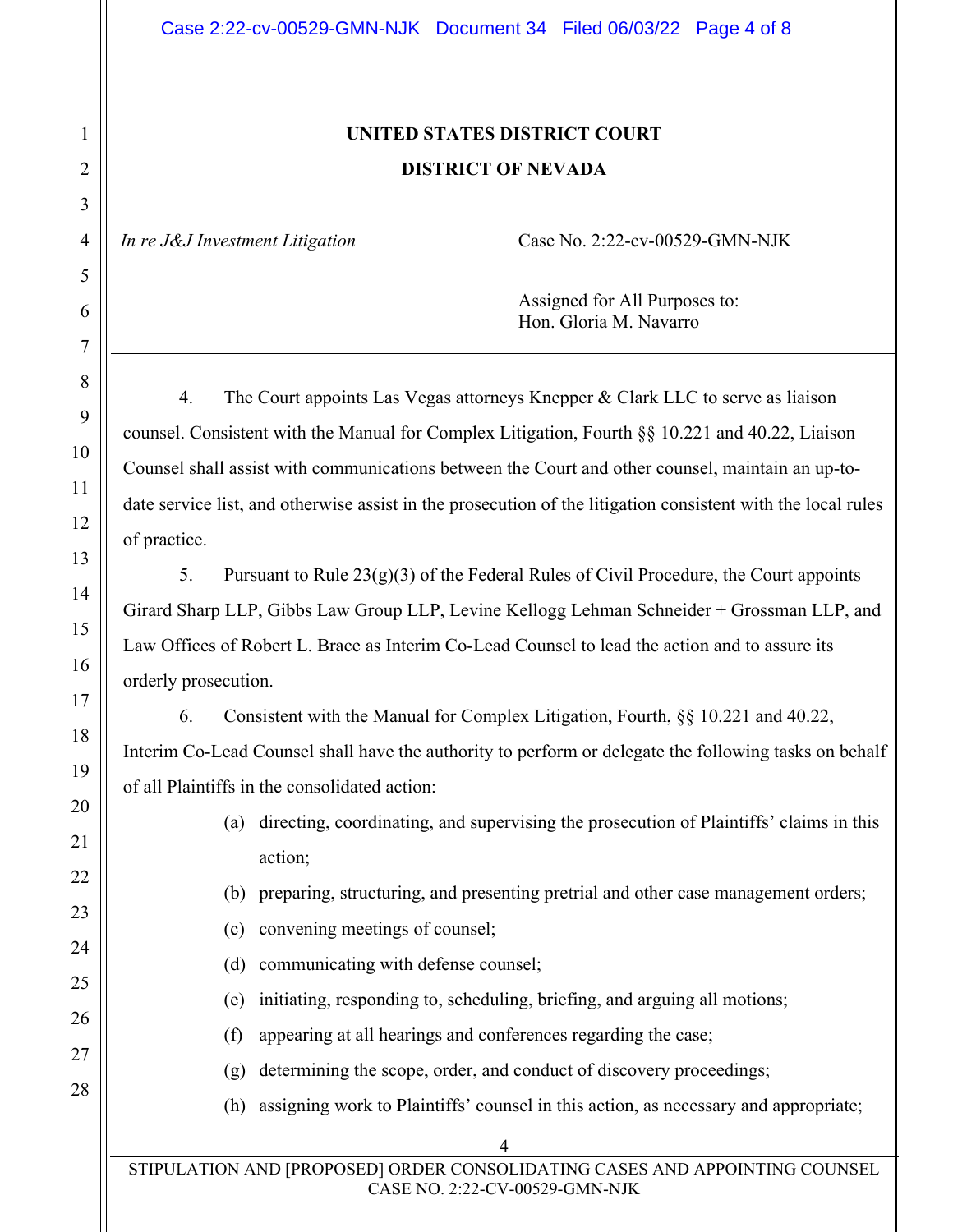| $\mathbf{1}$ | retaining experts as necessary and appropriate;<br>(i)                                                        |  |  |  |
|--------------|---------------------------------------------------------------------------------------------------------------|--|--|--|
| 2            | conducting settlement negotiations on behalf of Plaintiffs and the proposed class;<br>(i)                     |  |  |  |
| 3            | entering into stipulations with opposing counsel as necessary for the conduct of the<br>(k)                   |  |  |  |
| 4            | litigation;                                                                                                   |  |  |  |
| 5            | preparing and distributing status reports to any other attorneys or law firms that<br>(1)                     |  |  |  |
| 6            | might seek to represent the proposed class;                                                                   |  |  |  |
| 7            | (m) collecting and reviewing time and expense records from Plaintiffs' counsel on a                           |  |  |  |
| 8            | regular basis, or as provided for under any Court-approved protocol;                                          |  |  |  |
| 9            | (n) coordinating activities to avoid duplication and inefficiency in the filing, serving,                     |  |  |  |
| 10           | and/or implementation of pleadings, other court papers, discovery papers, and                                 |  |  |  |
| 11           | discovery practice, and generally in the litigation;                                                          |  |  |  |
| 12           | (o) coordinating discovery and briefing of common legal issues, and if appropriate,                           |  |  |  |
| 13           | settlement approval proceedings; and                                                                          |  |  |  |
| 14           | (p) performing such other duties that may be incidental to proper coordination of                             |  |  |  |
| 15           | Plaintiffs' pretrial activities or authorized by further order of this Court.                                 |  |  |  |
| 16           | 7.<br>Wells Fargo takes no position on Plaintiffs' request to designate liaison counsel or                    |  |  |  |
| 17           | Interim Co-Lead Counsel and reserves all rights, including the right to challenge the adequacy of             |  |  |  |
| 18           | counsel under Federal Civil Rule 23.                                                                          |  |  |  |
| 19           | 8.<br>Plaintiffs shall file a consolidated amended complaint within 30 days of the Court's                    |  |  |  |
| 20           | order approving this stipulation. Defendant shall respond to the consolidated amended complaint               |  |  |  |
| 21           | within 30 days after its filing. Should Defendant's responsive pleading take the form of a motion,            |  |  |  |
| 22           | Plaintiffs shall have 30 days to file their opposition to that motion, and Defendant shall have 21 days       |  |  |  |
| 23           | to file its reply.                                                                                            |  |  |  |
| 24           | 11                                                                                                            |  |  |  |
| 25           | $^{\prime\prime}$                                                                                             |  |  |  |
| 26           | //                                                                                                            |  |  |  |
| 27           | $^{\prime\prime}$                                                                                             |  |  |  |
| 28           | 11                                                                                                            |  |  |  |
|              | 5                                                                                                             |  |  |  |
|              | STIPULATION AND [PROPOSED] ORDER CONSOLIDATING CASES AND APPOINTING COUNSEL<br>CASE NO. 2:22-CV-00529-GMN-NJK |  |  |  |
|              |                                                                                                               |  |  |  |
|              |                                                                                                               |  |  |  |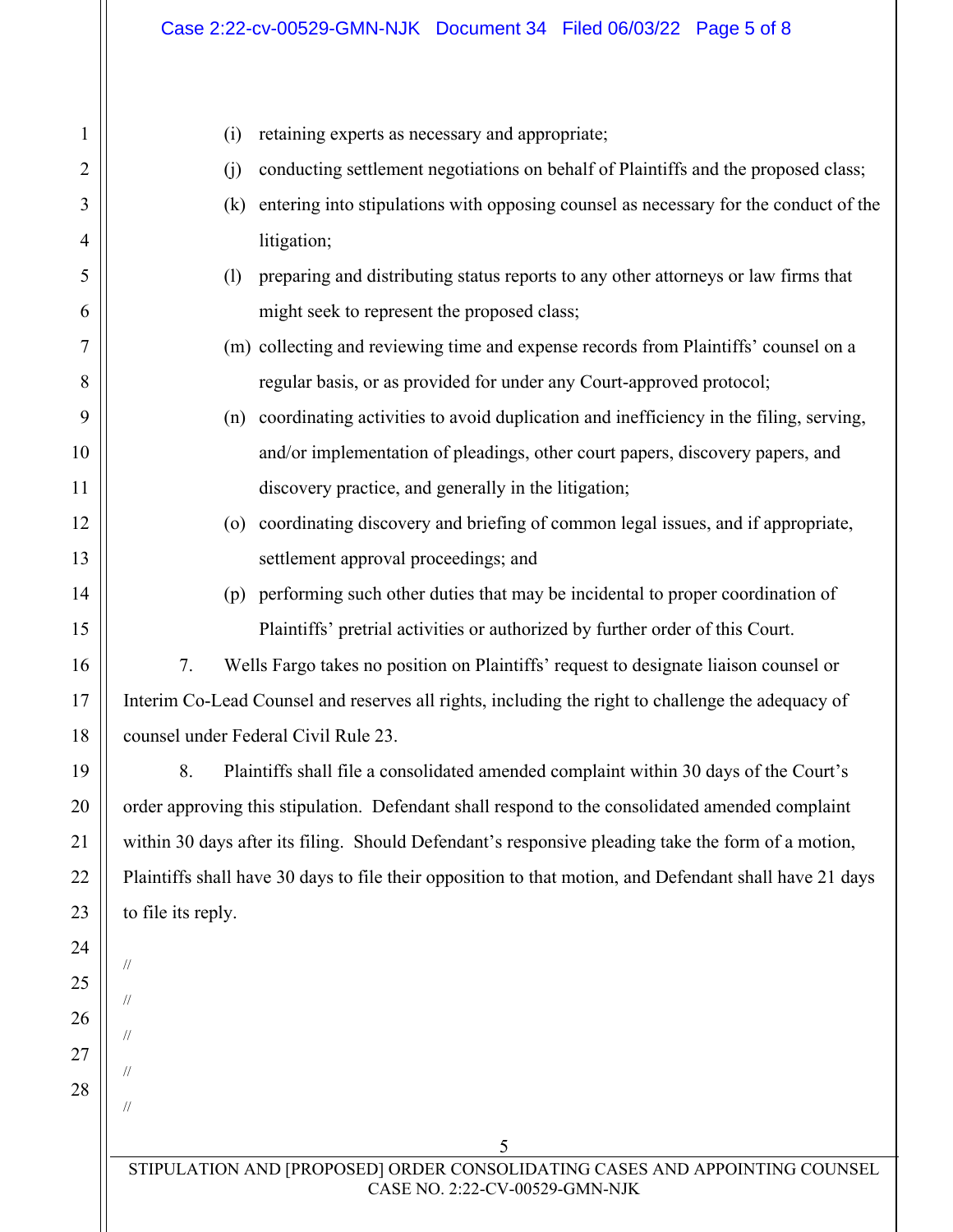9. All case deadlines stemming from, or entered in, the individual Related Actions prior to the consolidation order shall be vacated.

| 3<br>4<br>5<br>6<br>7 | Dated: June 3, 2022 | By: /s/ Miles N. Clark<br>Miles N. Clark (NBN 13848)<br><b>KNEPPER &amp; CLARK LLC</b><br>5510 S. Fort Apache Rd., Suite 30<br>Las Vegas, NV 89148-7700<br>$(702) 856 - 7430$<br>miles.clark@knepperclark.com |
|-----------------------|---------------------|---------------------------------------------------------------------------------------------------------------------------------------------------------------------------------------------------------------|
| 8<br>9                |                     | Proposed Liaison Counsel                                                                                                                                                                                      |
| $\pmb{0}$             |                     | By: /s/ Daniel C. Girard                                                                                                                                                                                      |
| 1<br>$\overline{c}$   |                     | Daniel C. Girard (pro hac vice)<br>Adam E. Polk (pro hac vice)<br>Jordan Elias (pro hac vice)<br>Makenna Cox (pro hac vice)                                                                                   |
| 3                     |                     | <b>GIRARD SHARP LLP</b><br>601 California Street, Suite 1400                                                                                                                                                  |
| 4                     |                     | San Francisco, California 94108<br>Telephone: (415) 981-4800                                                                                                                                                  |
| 5                     |                     | Facsimile: (415) 981-4846                                                                                                                                                                                     |
| 6<br>7                |                     | dgirard@girardsharp.com<br>apolk@girardsharp.com                                                                                                                                                              |
| 8                     |                     | jelias@girardsharp.com<br>$m\text{cox}(\text{@girardsharp.com})$                                                                                                                                              |
| 9                     |                     | By: /s/ David K. Stein                                                                                                                                                                                        |
| $\pmb{0}$             |                     | Eric Gibbs (pro hac vice)<br>David K. Stein (pro hac vice)                                                                                                                                                    |
| $\mathbf{1}$          |                     | Iudis Sominskaia (pro hac vice)<br><b>GIBBS LAW GROUP LLP</b>                                                                                                                                                 |
| $\overline{c}$        |                     | 1111 Broadway, Suite 2100                                                                                                                                                                                     |
| 3                     |                     | Oakland, CA 94607<br>Telephone: (510) 350-9700                                                                                                                                                                |
| 4                     |                     | Facsimile: (510) 350-9701<br>ds@classlawgroup.com                                                                                                                                                             |
| 5                     |                     | eg@classlawgroup.com<br>ids@classlawgroup.com                                                                                                                                                                 |
| 6                     | $\sqrt{}$           |                                                                                                                                                                                                               |
| $\overline{7}$<br>8   | $\frac{1}{2}$       |                                                                                                                                                                                                               |
|                       |                     |                                                                                                                                                                                                               |
|                       |                     | 6                                                                                                                                                                                                             |

STIPULATION AND [PROPOSED] ORDER CONSOLIDATING CASES AND APPOINTING COUNSEL CASE NO. 2:22-CV-00529-GMN-NJK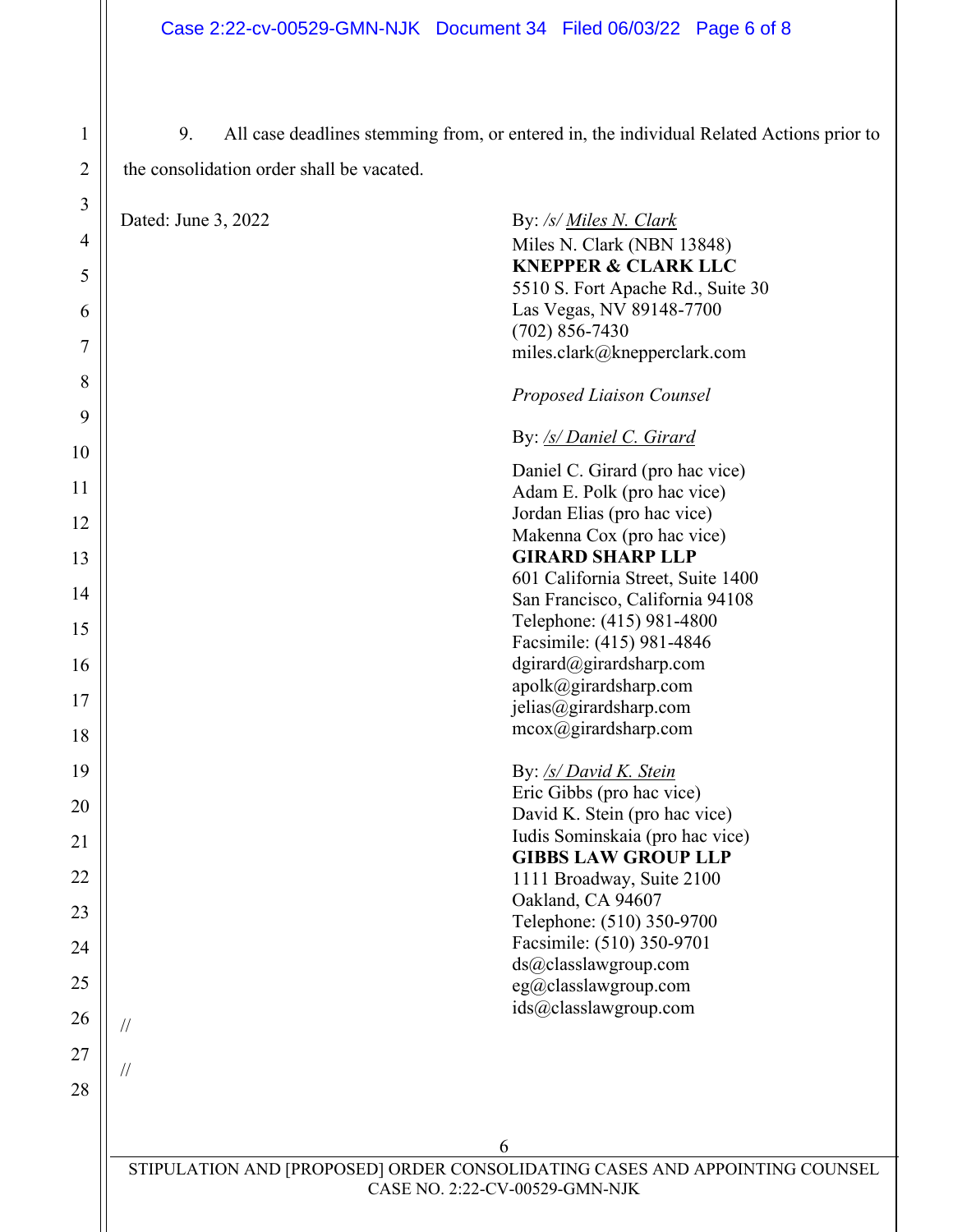Case 2:22-cv-00529-GMN-NJK Document 34 Filed 06/03/22 Page 7 of 8

| $\mathbf{1}$                                                                                                  | By: /s/ Jason K. Kellogg                                                |  |  |
|---------------------------------------------------------------------------------------------------------------|-------------------------------------------------------------------------|--|--|
| $\overline{2}$                                                                                                | Jeffrey C. Schneider (pro hac vice)<br>Jason K. Kellogg (pro hac vice)  |  |  |
| 3                                                                                                             | Marcelo Diaz-Cortes (pro hac vice)                                      |  |  |
| 4                                                                                                             | <b>LEVINE KELLOGG LEHMAN</b>                                            |  |  |
|                                                                                                               | <b>SCHNEIDER + GROSSMAN LLP</b><br>201 South Biscayne Blvd.             |  |  |
| 5                                                                                                             | Citigroup Center, 22nd Floor                                            |  |  |
| 6                                                                                                             | Miami, FL 33131<br>Telephone: (305) 403-8788                            |  |  |
| 7                                                                                                             | Facsimile: (305) 403-8789                                               |  |  |
| 8                                                                                                             | jcs@lklsg.com                                                           |  |  |
| 9                                                                                                             | jk@lklsg.com<br>md@llklsg.com                                           |  |  |
| 10                                                                                                            |                                                                         |  |  |
|                                                                                                               | By: /s/ Robert L. Brace                                                 |  |  |
| 11                                                                                                            | Robert L. Brace (pro hac vice)<br><b>LAW OFFICES OF ROBERT L. BRACE</b> |  |  |
| 12                                                                                                            | 1807 Santa Barbara St.                                                  |  |  |
| 13                                                                                                            | Santa Barbara, CA 93101                                                 |  |  |
| 14                                                                                                            | Telephone: (805) 886-8458<br>rlbrace@rusty.lawyer                       |  |  |
| 15                                                                                                            | Proposed Interim Co-Lead Counsel                                        |  |  |
| 16                                                                                                            |                                                                         |  |  |
| 17                                                                                                            | Dated: June 3, 2022<br>By: /s/ Joseph G. Went                           |  |  |
| 18                                                                                                            | Joseph G. Went                                                          |  |  |
| 19                                                                                                            | Nevada Bar No. 9220<br>Sydney R. Gambee                                 |  |  |
|                                                                                                               | Nevada Bar No. 14201                                                    |  |  |
| 20                                                                                                            | <b>HOLLAND &amp; HART LLP</b>                                           |  |  |
| 21                                                                                                            | 9555 Hillwood Drive, 2nd Floor<br>Las Vegas, NV 89134                   |  |  |
| 22                                                                                                            | Phone: 702.669.4600                                                     |  |  |
| 23                                                                                                            | Fax: 702.669.4650<br>jgwent@hollandhart.com                             |  |  |
| 24                                                                                                            | srgambee@hollandhart.com                                                |  |  |
| 25                                                                                                            | $\frac{1}{2}$                                                           |  |  |
| 26                                                                                                            | $\frac{1}{2}$                                                           |  |  |
| 27                                                                                                            | $\frac{1}{2}$                                                           |  |  |
| 28                                                                                                            | $\frac{1}{2}$                                                           |  |  |
|                                                                                                               |                                                                         |  |  |
|                                                                                                               | 7                                                                       |  |  |
| STIPULATION AND [PROPOSED] ORDER CONSOLIDATING CASES AND APPOINTING COUNSEL<br>CASE NO. 2:22-CV-00529-GMN-NJK |                                                                         |  |  |
|                                                                                                               |                                                                         |  |  |